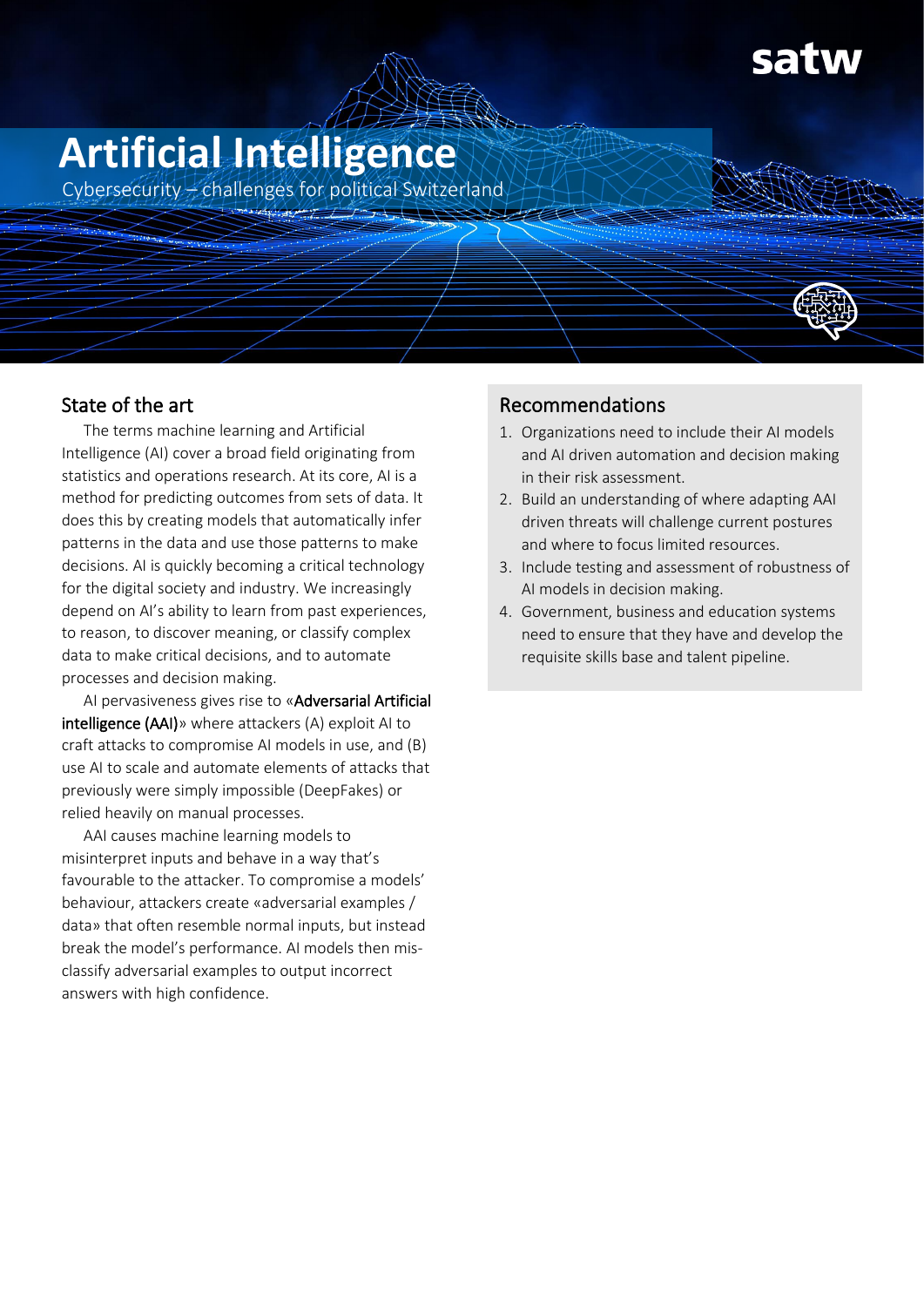## **Challenges**

Cheap computational power and abundance of collected data have allowed modellers and attackers to develop increasingly complex AI models at low cost. As the accuracy and complexity of AI models continued to grow, many behaviours they capture defy any comprehensive human understanding. Most of these AI models have become black boxes. If an attacker can determine a particular behaviour in an AI model that is unknown to its developers, they can exploit that behaviour for potential gain.

Several AI models, including state-of-the-art neural networks, are vulnerable to adversarial examples. That is, these models misclassify examples that are only slightly different (imperceptibly different for humans) from correctly classified examples.

The vulnerability to AAI becomes one of the major risks for applying AI in safety or security critical environments. Attacks against core technologies like

#### Need for action

AAI targets areas of the attack surface we never previously secured, the AI models themselves. Organizations need to include their AI models and AI driven automation and decision making in their risk assessment. Defending against AAI encompasses *proactive* and *reactive* strategies. Proactive strategies make AI models more robust against adversarial

computer vision, optical character recognition (OCS), natural language processing (NLP), voice and video (DeepFakes), and malware detection have already been demonstrated.

AAI threat examples include:

1. Face-swapping in videos using machinelearning algorithms. Deep-fake services are already offered online for a few dollars.

2. Image recognition/classification in the autonomous driving domain, e.g. mis-interpretation of street signs or obstacles.

3. Manipulation of text recognition in automated document or payment processing service lines.

4. Ability to learn and industrialize bypassing of AI driven fraud detection and control mechanisms.

5. Malicious biasing of AI models to favour or miscredit certain groups.

examples while reactive strategies aim to detect adversarial examples when the AI model is in use.

We need to appreciate and develop an understanding of this new and evolving threat environment and increasingly challenge processes driven by automated AI decision making.